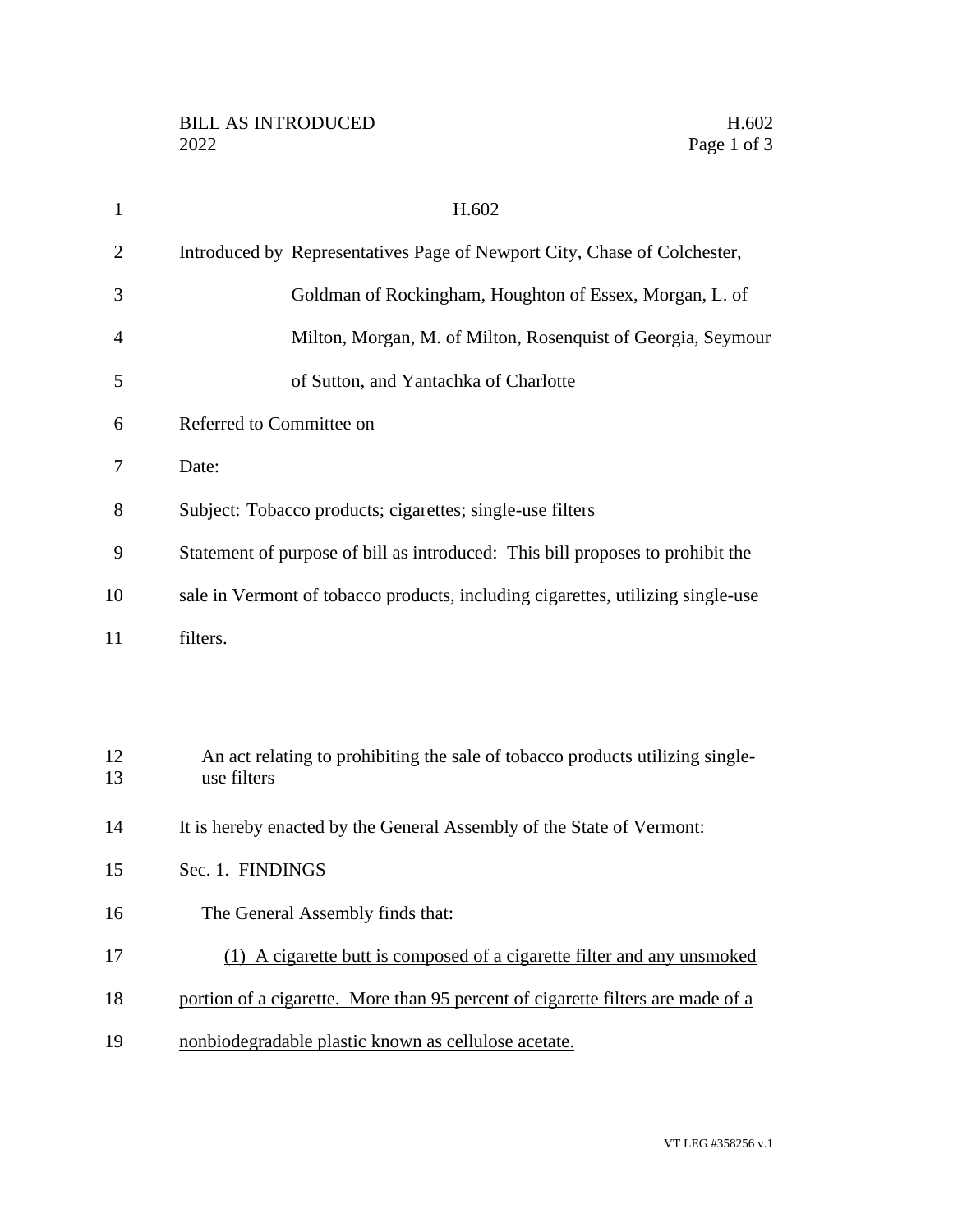| $\mathbf{1}$   | (2) Discarded cigarette butts introduce hazardous toxins, including lead          |
|----------------|-----------------------------------------------------------------------------------|
| $\overline{2}$ | and arsenic, into the environment and contribute significantly to pollution in    |
| 3              | the soil and waterways, impacting the health of fish and other wildlife and the   |
| $\overline{4}$ | safety of the food supply for humans.                                             |
| 5              | (3) Cigarette filters do not improve the safety or healthfulness of               |
| 6              | cigarettes; in fact, the U.S. Surgeon General has noted an increased risk of lung |
| 7              | cancer associated with filtered cigarettes. Filters allow smokers to inhale more  |
| 8              | frequently and more deeply from cigarettes, drawing carcinogens deeper into       |
| 9              | the lung tissue.                                                                  |
| 10             | (4) Cigarette butts are the most littered item in the United States and           |
| 11             | around the world. Worldwide, approximately 4.5 trillion cigarette butts are       |
| 12             | littered each year, adding up to more than 1.5 billion pounds of trash and        |
| 13             | requiring the expenditure of millions of dollars on clean-up costs.               |
| 14             | (5) Efforts to prevent cigarette butt litter by educating consumers have          |
| 15             | failed. Littering is often considered by smokers to be part of the smoking        |
| 16             | ritual, with 75 percent of smokers reporting disposing of their cigarettes on the |
| 17             | ground or out of a car door or window.                                            |